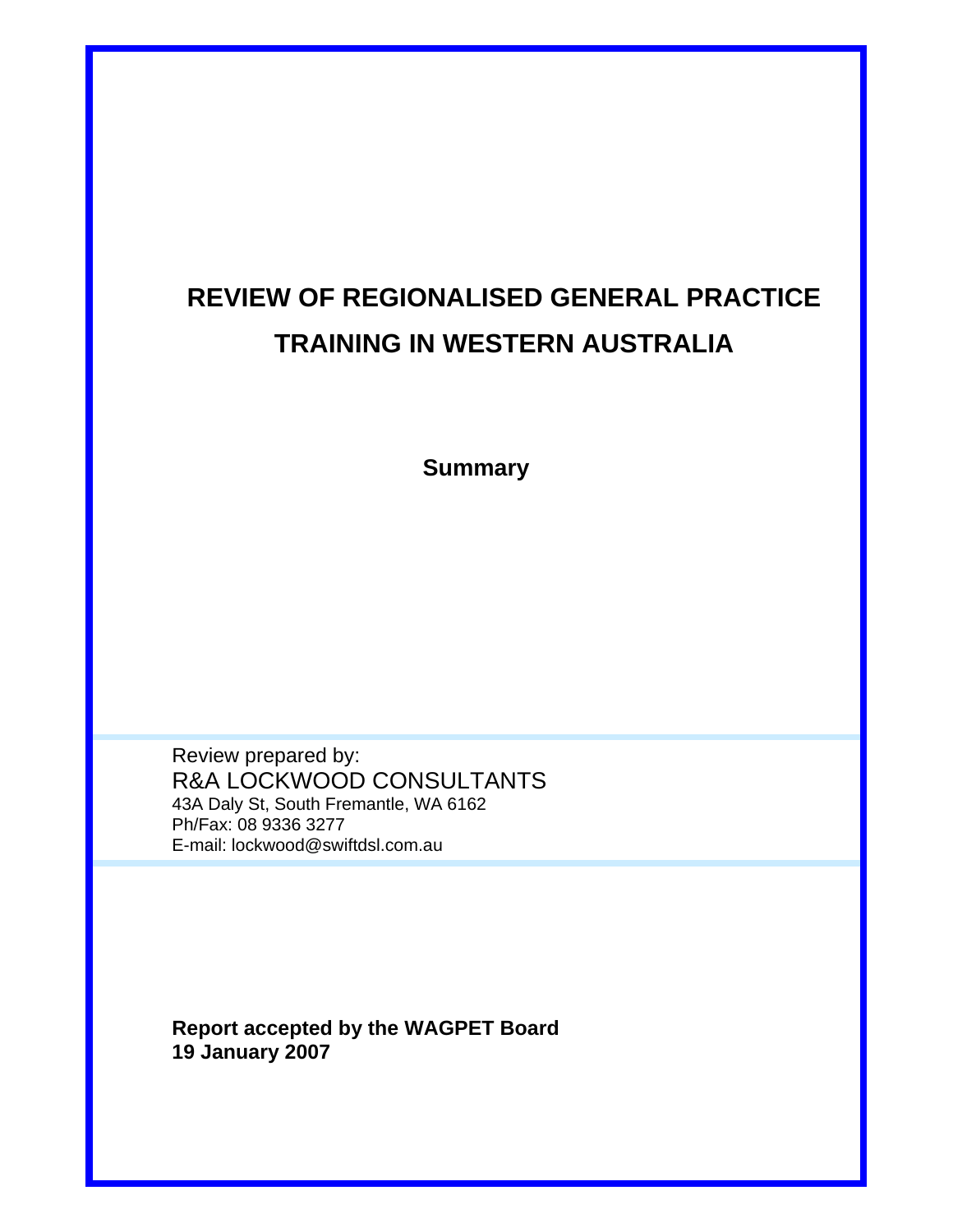## **Summary**

In mid 2006 WAGPET commissioned an **independent review** of its progress in regionalising general practitioner training. The review was guided by **key participant views** on three broad questions outlined in the terms of reference:

- What is working well and what is not working well?
- What aspects of the training program should/should not be further regionalised?
- What is your vision of how the regional GP training program can best be delivered in WA?

The 148 **respondents** came from all nine training regions and included a wide range of stakeholders who directly participate in training. Information was collected during face-to-face and telephone interviews, and by survey (using e-mail, fax, or post). The overall response rate was 40%.

Seventy five percent of respondent stakeholders and 90% of 'direct training providers' rated the current regionalised training as working 'moderately well' or 'very well'. Information given within and between groups and regions was highly variable, and on some issues, respondents were often in contradiction. However, in all stakeholder groups and regions the majority concurred that

- **regionalisation** is a desirable goal, is proceeding successfully, and should be supported and further developed across the regions
- **Regional Advisory Committees** (RACs) underpin regionalised training but they vary in stage of development and effectiveness and need continued support
- **locally designed and delivered education** is successful
- the **program has improved** significantly since early in 2005 when WAGPET commenced direct delivery of all education
- program functions including fundholding, administration, Registrar selection, quality assurance etc should **be retained by a central** coordinating office.

Respondents identified many aspects of training that were **'working well'.** 

- **Registrars** most commonly noted the assistance given by WAGPET staff, high quality Supervisors, excellent rural training experience, invaluable ECT visits, and the quality and relevance of the teaching they received in the practice.
- **Supervisors** most often referred to WAGPET staff, the high quality of training delivered, good organisation of the program, the value of supervised experience in general practices, the variety of teaching/learning opportunities, the mix of Perth and regional education involving local GPs and other experts, program flexibility, and regional training in core skills. Around 70% of Supervisors reported that they enjoyed **their role** and found it very rewarding. Most believed it was viable if given adequate support and appropriate training. However, the risk of burnout was raised by several Supervisors, some of whom reported that that the role was too onerous, not economically viable, frustrating, unsatisfying, and not appreciated.

While 75% of respondents rated the current regionalised training as working 'moderately well' or 'very well', 70% also identified aspects of training that were **'not working well'** and/or they thought should be improved. Comments varied